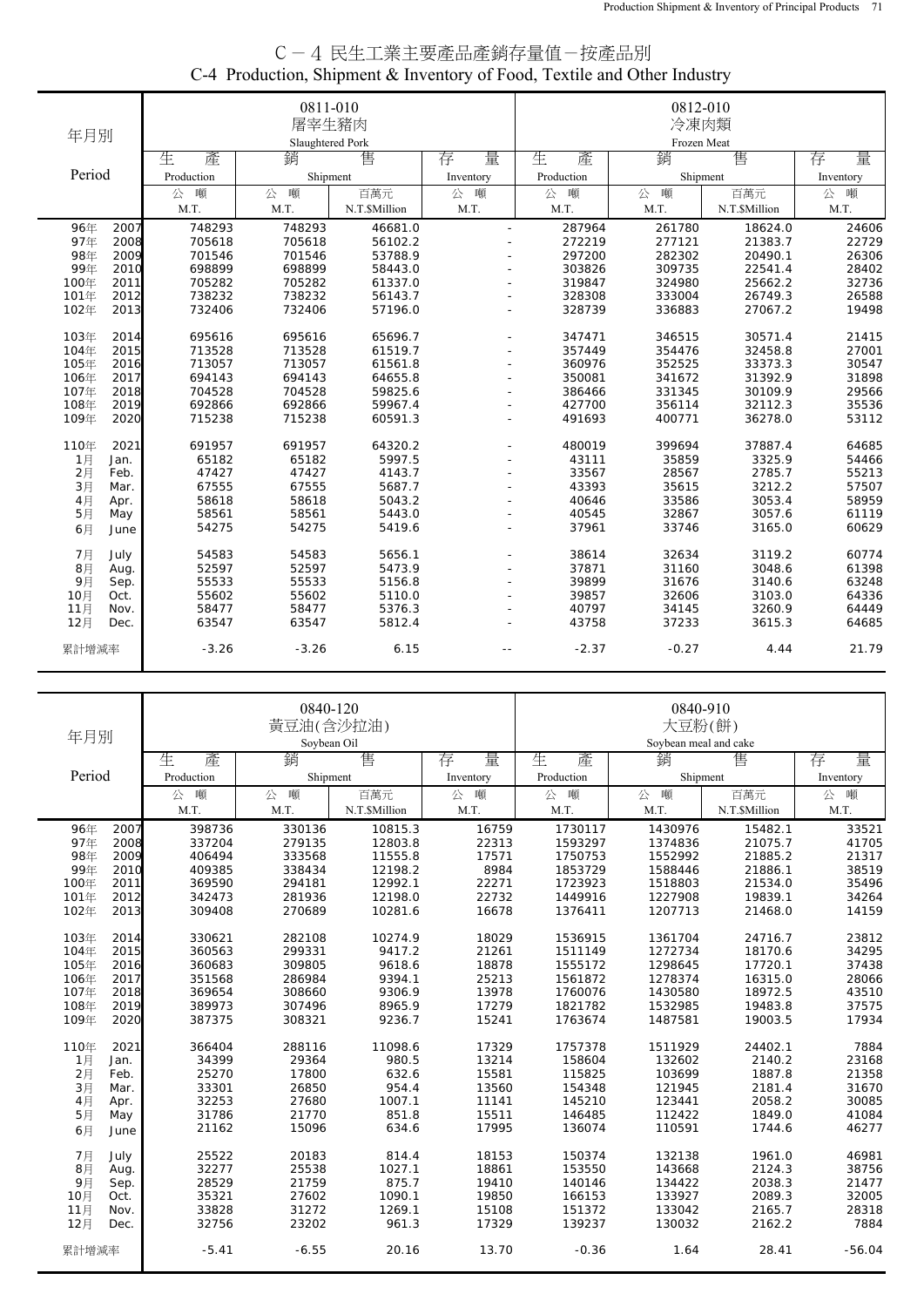|       |            | 0850-010   |               |           |              | 0861-010   |               |            |  |
|-------|------------|------------|---------------|-----------|--------------|------------|---------------|------------|--|
|       |            | 鮮乳         |               |           | 白米碾製         |            |               |            |  |
|       |            | Fresh milk |               |           | Rice husking |            |               |            |  |
| 年月別   | 生<br>產     | 銷          | 售             | 量<br>存    | 生<br>產       | 銷          | 售             | 量<br>存     |  |
|       | Production | Shipment   |               | Inventory | Production   | Shipment   |               | Inventory  |  |
|       | 噸<br>公     | 噸<br>公     | 百萬元           | 公<br>噸    | 千公噸          | 千公噸        | 百萬元           | 千公噸        |  |
|       | M.T.       | M.T.       | N.T.\$Million | M.T.      | 1,000 M.T.   | 1,000 M.T. | N.T.\$Million | 1,000 M.T. |  |
| 96年   | 266746     | 262159     | 11636.0       | 4531      | 436          | 423        | 12136.7       | 49         |  |
| 97年   | 257463     | 254234     | 12214.4       | 5228      | 487          | 468        | 13220.8       | 72         |  |
| 98年   | 279502     | 276460     | 13282.5       | 6186      | 483          | 490        | 14089.8       | 94         |  |
| 99年   | 300386     | 298318     | 15052.5       | 6714      | 511          | 552        | 14060.4       | 18         |  |
| 100年  | 313575     | 312114     | 16056.8       | 5402      | 560          | 555        | 15052.8       | 19         |  |
| 101年  | 311076     | 309792     | 16867.2       | 4924      | 508          | 524        | 15247.9       | 21         |  |
| 102年  | 345774     | 344643     | 18715.4       | 4513      | 494          | 496        | 15098.7       | 14         |  |
| 103年  | 352583     | 350154     | 17933.2       | 4943      | 663          | 664        | 19540.1       | 14         |  |
| 104年  | 338529     | 335256     | 17163.7       | 5442      | 524          | 515        | 15711.5       | 16         |  |
| 105年  | 348008     | 341626     | 17222.4       | 5724      | 496          | 491        | 17601.3       | 22         |  |
| 106年  | 350925     | 344828     | 18490.7       | 3791      | 502          | 500        | 16324.8       | 6          |  |
| 107年  | 381337     | 372917     | 20268.2       | 4104      | 523          | 518        | 16756.5       | 7          |  |
| 108年  | 399187     | 384032     | 21030.8       | 4660      | 530          | 523        | 16620.8       | 8          |  |
| 109年  | 398969     | 382548     | 21191.2       | 4950      | 542          | 537        | 17414.9       | 13         |  |
| 110年  | 417740     | 399863     | 22255.3       | 5164      | 553          | 558        | 18353.4       | 11         |  |
| 1月    | 32765      | 31272      | 1691.0        | 5195      | 50           | 51         | 1707.5        | 16         |  |
| 2月    | 30257      | 28653      | 1558.8        | 5343      | 39           | 38         | 1286.2        | 16         |  |
| 3月    | 34727      | 31845      | 1735.5        | 6359      | 43           | 43         | 1415.1        | 19         |  |
| 4月    | 32914      | 31223      | 1734.5        | 6513      | 42           | 42         | 1401.6        | 17         |  |
| 5月    | 35431      | 34293      | 1920.6        | 6168      | 52           | 52         | 1734.4        | 15         |  |
| 6月    | 36195      | 34972      | 1974.1        | 5966      | 44           | 46         | 1513.0        | 13         |  |
| 7月    | 37945      | 36246      | 2044.4        | 6210      | 43           | 49         | 1581.6        | 9          |  |
| 8月    | 36175      | 35497      | 2000.9        | 5547      | 59           | 58         | 1884.5        | 10         |  |
| 9月    | 34898      | 34291      | 1936.8        | 4877      | 42           | 41         | 1354.1        | 9          |  |
| 10月   | 35568      | 34290      | 1920.1        | 4953      | 44           | 44         | 1436.9        | 9          |  |
| 11月   | 34714      | 33277      | 1877.1        | 4864      | 48           | 47         | 1510.5        | 10         |  |
| 12月   | 36151      | 34004      | 1861.6        | 5164      | 47           | 47         | 1528.1        | 11         |  |
| 累計增減率 | 4.70       | 4.53       | 5.02          | 4.32      | 2.03         | 3.91       | 5.39          | $-15.38$   |  |

|--|--|--|--|--|--|

|       |            | 0862-010<br>麵粉 |               |           | 0870-000<br>飼料       |          |               |           |  |
|-------|------------|----------------|---------------|-----------|----------------------|----------|---------------|-----------|--|
|       |            |                | Wheat flour   |           | Prepared Animal Feed |          |               |           |  |
| 年月別   | 產<br>生     | 銷              | 售             | 量<br>存    | 生<br>產               | 銷        | 售             | 量<br>存    |  |
|       | Production |                | Shipment      | Inventory | Production           | Shipment |               | Inventory |  |
|       | 噸<br>公     | 噸<br>公         | 百萬元           | 噸<br>公    | 噸<br>公               | 噸<br>公   | 百萬元           | 噸<br>公    |  |
|       | M.T.       | M.T.           | N.T.\$Million | M.T.      | M.T.                 | M.T.     | N.T.\$Million | M.T.      |  |
| 96年   | 811021     | 812771         | 12191.8       | 19934     | 5094553              | 4886325  | 61880.4       | 45944     |  |
| 97年   | 708516     | 706840         | 15723.9       | 22173     | 5105712              | 4899352  | 76182.2       | 44937     |  |
| 98年   | 793745     | 794682         | 12559.1       | 22900     | 4958843              | 4719963  | 66012.2       | 54862     |  |
| 99年   | 796902     | 806020         | 12542.9       | 16691     | 5180805              | 4935636  | 71644.2       | 45699     |  |
| 100年  | 766285     | 753266         | 15224.5       | 26404     | 5256373              | 4966624  | 79008.6       | 43152     |  |
| 101年  | 819224     | 820506         | 14579.7       | 28022     | 5250978              | 5086228  | 82543.5       | 71663     |  |
| 102年  | 837826     | 837898         | 14819.5       | 25869     | 5098034              | 4959043  | 81216.3       | 47981     |  |
| 103年  | 837299     | 842885         | 14880.5       | 24868     | 5160507              | 4981696  | 77330.0       | 26817     |  |
| 104年  | 862546     | 866709         | 14481.3       | 26794     | 5072371              | 4818597  | 70303.0       | 86238     |  |
| 105年  | 901948     | 905164         | 13852.4       | 29782     | 5163009              | 5011031  | 70798.1       | 76449     |  |
| 106年  | 882726     | 888696         | 13157.8       | 29734     | 5179909              | 5031149  | 69893.4       | 63057     |  |
| 107年  | 894664     | 908112         | 13418.5       | 25817     | 5304690              | 5150333  | 71987.9       | 29383     |  |
| 108年  | 899061     | 912220         | 13570.6       | 28297     | 5413227              | 5242941  | 75687.9       | 31440     |  |
| 109年  | 949670     | 964079         | 14317.4       | 27186     | 5288051              | 5112999  | 72770.5       | 28256     |  |
| 110年  | 940007     | 956100         | 14593.3       | 27402     | 5240281              | 5088602  | 84767.2       | 25491     |  |
| 1月    | 84937      | 86021          | 1267.2        | 27039     | 443602               | 430276   | 6489.8        | 29805     |  |
| 2月    | 63725      | 65346          | 958.8         | 26164     | 386620               | 379431   | 5928.8        | 24472     |  |
| 3月    | 84715      | 86491          | 1258.2        | 25468     | 450694               | 431379   | 7001.5        | 29155     |  |
| 4月    | 80614      | 83305          | 1217.6        | 23690     | 431753               | 418377   | 6832.5        | 30000     |  |
| 5月    | 82299      | 83660          | 1232.6        | 23340     | 403666               | 391517   | 6720.9        | 29321     |  |
| 6月    | 69780      | 72633          | 1076.5        | 21374     | 417054               | 406074   | 6941.6        | 27652     |  |
| 7月    | 74286      | 79571          | 1219.9        | 22024     | 440917               | 426645   | 7147.9        | 30059     |  |
| 8月    | 78424      | 77571          | 1214.3        | 23740     | 441002               | 428638   | 7232.7        | 30131     |  |
| 9月    | 73071      | 74111          | 1177.0        | 23747     | 441469               | 428015   | 7194.2        | 30173     |  |
| 10月   | 77564      | 75808          | 1208.8        | 26405     | 451931               | 442848   | 7530.4        | 26887     |  |
| 11月   | 83501      | 88111          | 1422.2        | 22963     | 457246               | 445157   | 7705.6        | 25946     |  |
| 12月   | 87091      | 83472          | 1340.3        | 27402     | 474327               | 460245   | 8041.4        | 25491     |  |
| 累計增減率 | $-1.02$    | $-0.83$        | 1.93          | 0.79      | $-0.90$              | $-0.48$  | 16.49         | $-9.79$   |  |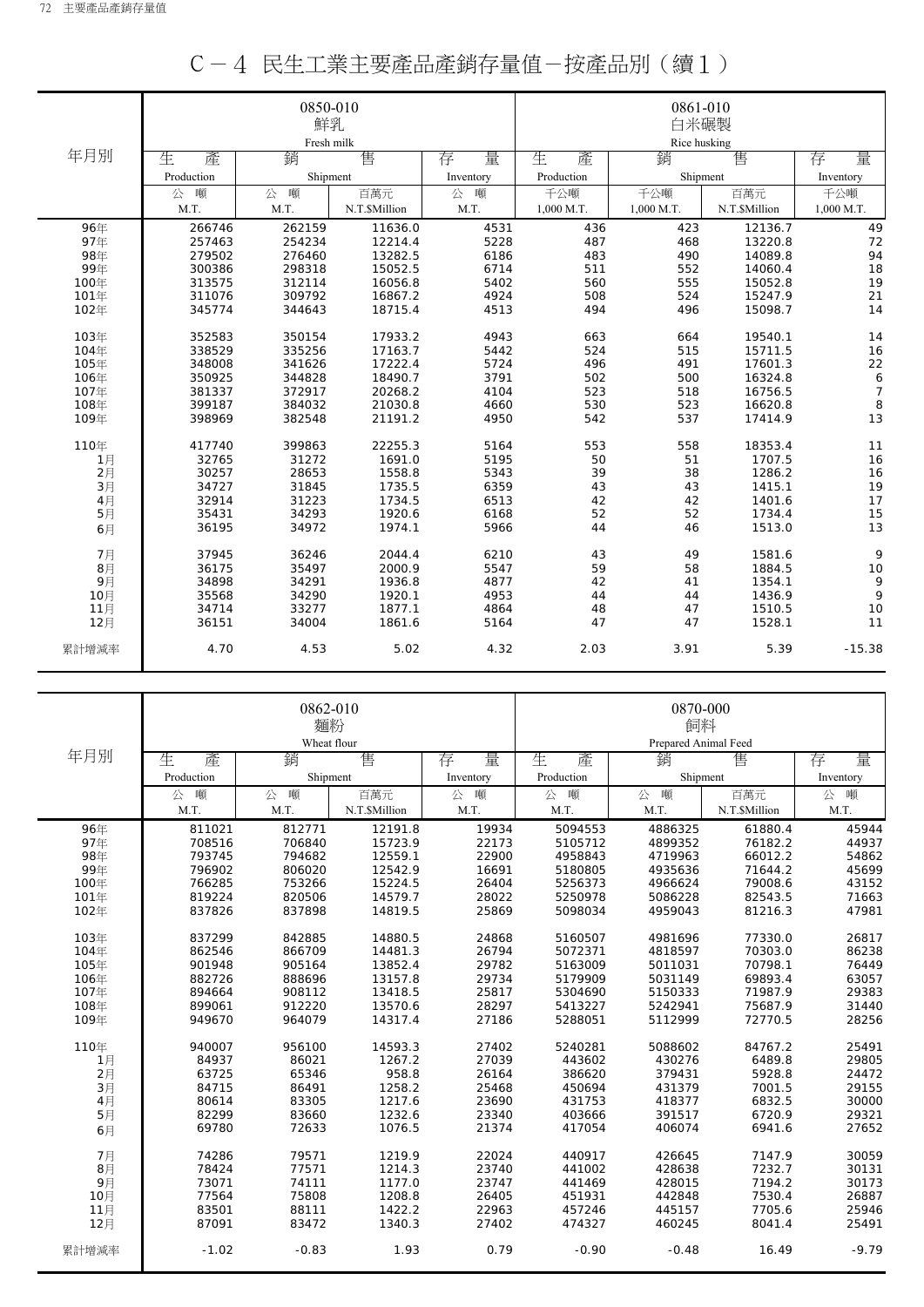|            | 0897-910<br>膳食及菜餚<br>Meals And Dishes |               |           |            |           |               |                       |            |
|------------|---------------------------------------|---------------|-----------|------------|-----------|---------------|-----------------------|------------|
| 生<br>產     | 銷                                     | 售             | 量<br>存    | 生<br>產     | Beer<br>銷 | 售             | 量<br>存                | Period     |
| Production | Shipment                              |               | Inventory | Production | Shipment  |               | Inventory             |            |
| 噸<br>公     | 噸<br>公                                | 百萬元           | 公<br>噸    | 公<br>石     | 公<br>石    | 百萬元           | 公<br>石                |            |
| M.T.       | M.T.                                  | N.T.\$Million | M.T.      | H.L.       | H.L.      | N.T.\$Million | $\operatorname{H.L.}$ |            |
| 170441     | 192475                                | 16632.9       | 9942      | 3944101    | 3938372   | 25272.1       | 120207                | 2007       |
| 173126     | 187807                                | 17575.4       | 9051      | 3837875    | 3808843   | 23906.0       | 98422                 | 2008       |
| 183544     | 190261                                | 17810.6       | 8888      | 4064572    | 3979885   | 25219.0       | 154871                | 2009       |
| 183423     | 190397                                | 18669.8       | 8370      | 3877803    | 3827870   | 24238.6       | 148283                | 2010       |
| 187194     | 193848                                | 19591.6       | 10348     | 3758926    | 3735785   | 23765.7       | 137469                | 2011       |
| 197400     | 202637                                | 20722.2       | 9818      | 4035033    | 4029781   | 25965.2       | 118290                | 2012       |
| 201795     | 205185                                | 20211.9       | 10553     | 3780350    | 3773305   | 23612.0       | 115115                | 2013       |
| 200789     | 210261                                | 21192.9       | 9534      | 3800970    | 3773204   | 23568.8       | 128977                | 2014       |
| 214799     | 223385                                | 23479.9       | 12178     | 3800432    | 3790038   | 23306.3       | 128163                | 2015       |
| 230875     | 256260                                | 25443.8       | 10322     | 3744420    | 3740392   | 23185.7       | 119702                | 2016       |
| 238146     | 263182                                | 25918.1       | 10614     | 3788164    | 3741499   | 23094.1       | 118488                | 2017       |
| 257469     | 284459                                | 28955.1       | 12178     | 3665466    | 3637645   | 22445.0       | 129908                | 2018       |
| 267992     | 301599                                | 30778.1       | 11027     | 3480735    | 3444422   | 21429.7       | 144858                | 2019       |
| 280707     | 308036                                | 31983.2       | 10660     | 3476429    | 3422623   | 21372.4       | 182562                | 2020       |
| 301281     | 318669                                | 33155.3       | 9916      | 2940076    | 2993851   | 18891.5       | 114346                | 2021       |
| 29212      | 30791                                 | 3328.4        | 10334     | 172121     | 215608    | 1363.5        | 138275                | Jan.       |
| 22550      | 25862                                 | 2454.9        | 8980      | 204075     | 221515    | 1388.0        | 119355                | Feb.       |
| 23385      | 25143                                 | 2573.3        | 9195      | 312339     | 271404    | 1677.8        | 160289                | Mar.       |
| 24929      | 26064                                 | 2519.5        | 8883      | 245685     | 253995    | 1596.9        | 151392                | Apr.       |
| 22416      | 23449                                 | 2420.3        | 8914      | 277344     | 259853    | 1651.2        | 167067                | May        |
| 21397      | 21931                                 | 2458.3        | 9383      | 201805     | 236251    | 1494.0        | 132197                | June       |
| 22597      | 23319                                 | 2546.8        | 10017     | 257337     | 258397    | 1640.6        | 130338                | July       |
| 25465      | 26440                                 | 2689.8        | 10300     | 270812     | 270874    | 1725.4        | 127318                | Aug.       |
| 24368      | 25674                                 | 2712.2        | 10267     | 314645     | 319917    | 2030.0        | 121808                | Sep.       |
| 26323      | 28189                                 | 2899.1        | 10377     | 229006     | 192594    | 1220.0        | 155601                | Oct.       |
| 27037      | 28685                                 | 3121.3        | 9849      | 227358     | 221424    | 1399.7        | 161435                | Nov.       |
| 31602      | 33122                                 | 3431.4        | 9916      | 227549     | 272019    | 1704.4        | 114346                | Dec.       |
| 7.33       | 3.45                                  | 3.66          | $-6.98$   | $-15.43$   | $-12.53$  | $-11.61$      | $-37.37$              | +-% Change |

## C-4 Production, Shipment & Inventory of Food, Textile and Other Industry (Cont. 1)

|            | 0920-960<br>茶類飲料<br>Tea Drink |               |           |            |          |               |           |            |
|------------|-------------------------------|---------------|-----------|------------|----------|---------------|-----------|------------|
| 生<br>產     | 銷                             | 售             | 量<br>存    | 生<br>產     | 銷        | 售             | 量<br>存    | Period     |
| Production | Shipment                      |               | Inventory | Production | Shipment |               | Inventory |            |
| 千公升        | 千公升                           | 百萬元           | 千公升       | 噸<br>公     | 噸<br>公   | 百萬元           | 噸<br>公    |            |
| 1.000L     | $1,000$ L                     | N.T.\$Million | 1,000L    | M.T.       | M.T.     | N.T.\$Million | M.T.      |            |
| 914073     | 923154                        | 15161.8       | 82565     | 119066     | 109423   | 8994.9        | 13540     | 2007       |
| 1022034    | 1031344                       | 16428.7       | 78800     | 105972     | 97426    | 8358.8        | 15825     | 2008       |
| 987423     | 984350                        | 16009.3       | 70090     | 100273     | 98901    | 8193.2        | 11156     | 2009       |
| 1117611    | 1098599                       | 17682.9       | 67647     | 108713     | 105051   | 11222.4       | 8385      | 2010       |
| 1160516    | 1149917                       | 18417.1       | 65833     | 98419      | 95656    | 12037.6       | 8038      | 2011       |
| 1202010    | 1166978                       | 19272.4       | 65840     | 113088     | 106910   | 10748.8       | 10144     | 2012       |
| 1019986    | 1037843                       | 17400.8       | 65885     | 117045     | 111584   | 10960.4       | 11060     | 2013       |
| 1022150    | 1233502                       | 20205.4       | 56747     | 110961     | 107394   | 10074.2       | 11851     | 2014       |
| 979103     | 1144867                       | 19748.1       | 55731     | 101925     | 98816    | 8607.0        | 14321     | 2015       |
| 1014734    | 1204585                       | 20114.4       | 58028     | 95900      | 92667    | 7488.1        | 16864     | 2016       |
| 993966     | 1196851                       | 20209.9       | 36577     | 80579      | 82350    | 6955.7        | 14374     | 2017       |
| 1007813    | 1178416                       | 19804.7       | 38080     | 70952      | 73494    | 6192.3        | 11333     | 2018       |
| 1027563    | 1197836                       | 20030.6       | 42365     | 57299      | 58832    | 4588.1        | 9690      | 2019       |
| 1061255    | 1225954                       | 20730.7       | 51129     | 31883      | 33057    | 2212.2        | 5455      | 2020       |
|            |                               |               |           |            |          |               |           |            |
| 1046486    | 1207470                       | 20623.5       | 54510     | 28930      | 28619    | 2105.2        | 4457      | 2021       |
| 79639      | 87611                         | 1480.0        | 56399     | 2431       | 2545     | 173.1         | 4342      | Jan.       |
| 67756      | 82933                         | 1452.4        | 51398     | 2283       | 2365     | 164.1         | 4263      | Feb.       |
| 91003      | 102920                        | 1764.5        | 53467     | 2501       | 2819     | 202.2         | 4063      | Mar.       |
| 90075      | 102098                        | 1768.6        | 54046     | 2394       | 2187     | 166.2         | 4118      | Apr.       |
| 99480      | 112758                        | 1909.7        | 56480     | 2509       | 2320     | 173.5         | 4264      | May        |
| 94035      | 99153                         | 1690.1        | 64924     | 2405       | 2345     | 161.8         | 4286      | June       |
| 97768      | 116411                        | 2004.6        | 60234     | 2473       | 2624     | 184.1         | 4096      | July       |
| 90877      | 108416                        | 1865.7        | 56026     | 2397       | 2298     | 162.1         | 4164      | Aug.       |
| 85762      | 107461                        | 1849.4        | 48602     | 2365       | 2116     | 158.4         | 4385      | Sep.       |
| 90829      | 102466                        | 1759.5        | 51570     | 2476       | 2148     | 163.0         | 4689      | Oct.       |
| 81315      | 98611                         | 1631.1        | 49199     | 2342       | 2643     | 207.5         | 4359      | Nov.       |
| 77947      | 86632                         | 1447.9        | 54510     | 2354       | 2209     | 189.2         | 4457      | Dec.       |
| $-1.39$    | $-1.51$                       | $-0.52$       | 6.61      | $-9.26$    | $-13.43$ | $-4.84$       | $-18.30$  | +-% Change |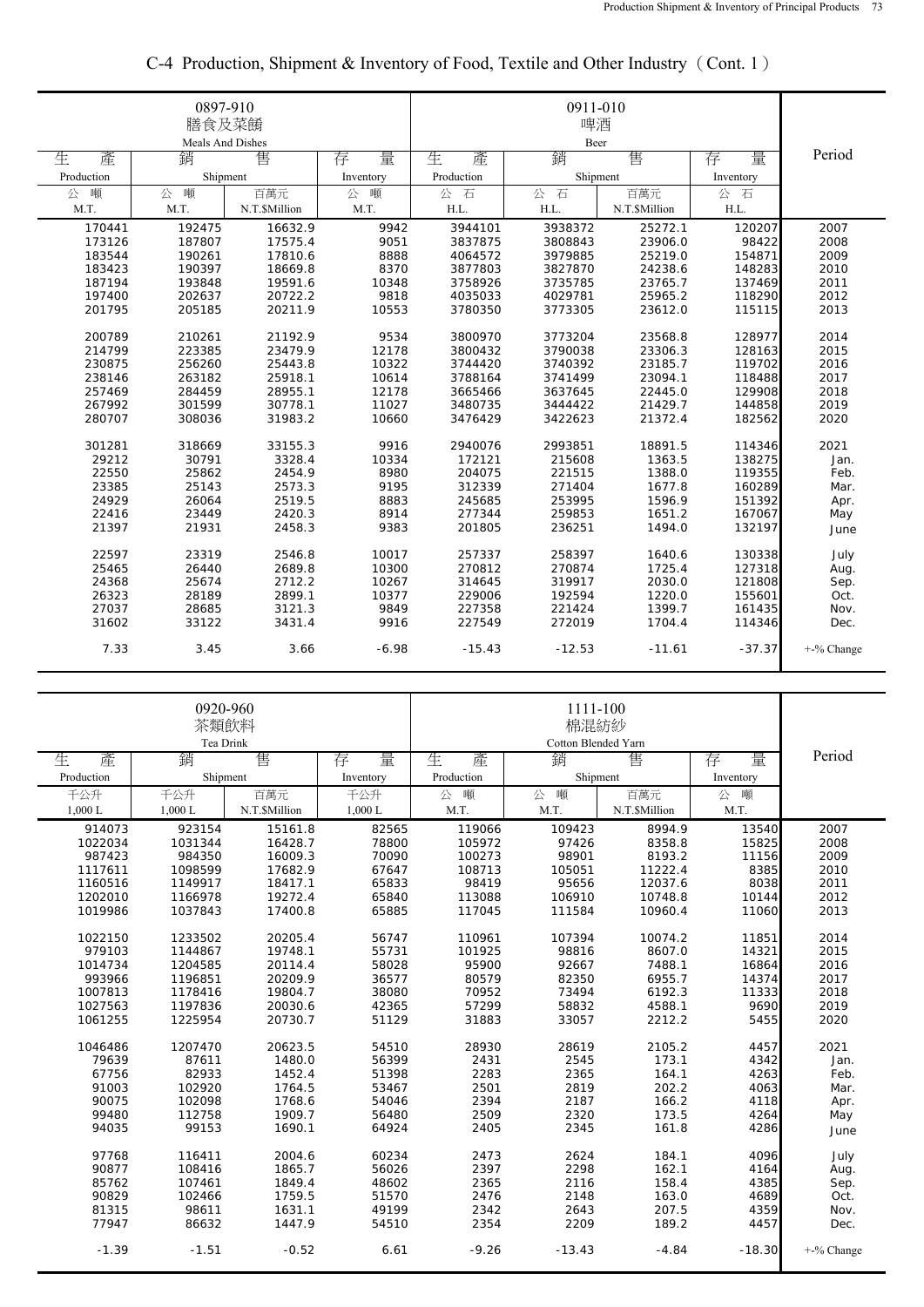|          |            | 1113-010                             |               |           |               | 1113-030                         |               |           |  |
|----------|------------|--------------------------------------|---------------|-----------|---------------|----------------------------------|---------------|-----------|--|
|          |            | 聚酯加工絲(不含彈性纖維)                        |               |           |               |                                  |               |           |  |
|          |            |                                      |               |           | 尼龍加工絲(不含彈性纖維) |                                  |               |           |  |
|          |            | Polyester Textured Yarn (No Spandex) |               |           |               | Nylon Textured Yarn (No Spandex) |               |           |  |
| 年月別      | 生<br>產     | 銷                                    | 售             | 量<br>存    | 生<br>產        | 銷                                | 售             | 量<br>存    |  |
|          | Production | Shipment                             |               | Inventory | Production    | Shipment                         |               | Inventory |  |
|          | 噸<br>公     | 噸<br>公                               | 百萬元           | 公<br>噸    | 噸<br>公        | 公<br>噸                           | 百萬元           | 噸<br>公    |  |
|          | M.T.       | M.T.                                 | N.T.\$Million | M.T.      | M.T.          | M.T.                             | N.T.\$Million | M.T.      |  |
| 96年      | 819407     | 795298                               | 50093.4       | 62991     | 92878         | 80355                            | 10676.2       | 10707     |  |
| 97年      | 683363     | 643368                               | 41216.5       | 73781     | 91518         | 74811                            | 10280.1       | 10792     |  |
| 98年      | 658648     | 656105                               | 35503.9       | 48715     | 80172         | 69088                            | 8548.6        | 8296      |  |
| 99年      | 710123     | 695404                               | 47312.9       | 41215     | 101309        | 82244                            | 12378.7       | 8991      |  |
| 100年     | 673205     | 630449                               | 48337.2       | 56249     | 100188        | 79290                            | 13069.0       | 10500     |  |
| 101年     | 664833     | 641445                               | 44086.0       | 57632     | 98411         | 78922                            | 11939.2       | 9428      |  |
| 102年     | 678344     | 654214                               | 45726.4       | 61367     | 110510        | 86584                            | 13097.2       | 10867     |  |
|          |            |                                      |               |           |               |                                  |               |           |  |
| 103年     | 676971     | 668741                               | 44631.1       | 58035     | 110519        | 86547                            | 12524.6       | 10098     |  |
| 104年     | 674852     | 667702                               | 41416.3       | 64198     | 103132        | 77793                            | 11111.2       | 10157     |  |
| 105年     | 652126     | 639227                               | 37099.6       | 70272     | 101113        | 79680                            | 10533.1       | 8769      |  |
| 106年     | 632559     | 631565                               | 38729.1       | 66352     | 99307         | 77302                            | 10909.0       | 10225     |  |
| 107年     | 624798     | 614906                               | 42115.1       | 66460     | 86555         | 67532                            | 9929.9        | 9290      |  |
| 108年     | 586224     | 572330                               | 38913.2       | 73172     | 76658         | 58457                            | 8463.4        | 8694      |  |
| 109年     | 434719     | 448414                               | 27403.7       | 55986     | 62904         | 49552                            | 6907.1        | 5937      |  |
| 110年     | 545371     | 544371                               | 37407.8       | 62618     | 73252         | 54611                            | 9648.0        | 7424      |  |
| 1月       | 47765      | 46292                                | 2865.3        | 57518     | 6595          | 4424                             | 682.5         | 6419      |  |
| 2月       | 40717      | 39351                                | 2461.1        | 58861     | 5548          | 3715                             | 600.0         | 6977      |  |
| 3月       | 48148      | 50924                                | 3266.2        | 56229     | 6545          | 5084                             | 850.6         | 6716      |  |
| 4月       | 46735      | 45512                                | 3052.6        | 58372     | 6185          | 4330                             | 804.5         | 7199      |  |
| 5月       | 47339      | 44392                                | 3089.6        | 61858     | 6343          | 4303                             | 786.4         | 7856      |  |
| 6月       | 45237      | 46106                                | 3197.1        | 61684     | 5994          | 4628                             | 832.8         | 7757      |  |
| 7月       | 46761      | 46992                                | 3263.5        | 62142     | 6088          | 5068                             | 902.6         | 7216      |  |
|          | 45941      | 44412                                | 3132.1        | 63742     | 5962          | 4412                             | 798.3         | 7360      |  |
| 8月<br>9月 | 42770      | 41949                                | 2999.5        | 64438     | 5558          | 4354                             | 781.1         | 7294      |  |
| 10月      | 44761      | 45277                                | 3207.3        | 64967     | 6049          | 4662                             | 833.0         | 7492      |  |
| 11月      | 44483      | 46895                                | 3403.9        | 63386     | 6273          | 4954                             | 912.2         | 7464      |  |
| 12月      | 44714      | 46269                                | 3469.8        | 62618     | 6112          | 4677                             | 864.0         | 7424      |  |
|          |            |                                      |               |           |               |                                  |               |           |  |
| 累計增減率    | 25.45      | 21.40                                | 36.51         | 11.85     | 16.45         | 10.21                            | 39.68         | 25.05     |  |
|          |            |                                      |               |           |               |                                  |               |           |  |

## C-4 民生工業主要產品產銷存量值-按產品別(續2)

|                |                     | 1122-010<br>聚酯絲織布              |              |                     |                             | 1122-020<br>尼龍絲織布   |               |                     |  |
|----------------|---------------------|--------------------------------|--------------|---------------------|-----------------------------|---------------------|---------------|---------------------|--|
|                |                     | Poyester Textured Yarn Fabrics |              |                     | Nylon Textured Yarn Fabrics |                     |               |                     |  |
| 年月別            | 產<br>生              | 銷                              | 售            | 量<br>存              | 生<br>產                      | 銷                   | 售             | 量<br>存              |  |
|                | Production          | Shipment                       |              | Inventory           | Production                  | Shipment            |               | Inventory           |  |
|                | 千平方公尺               | 千平方公尺                          | 百萬元          | 千平方公尺               | 千平方公尺                       | 千平方公尺               | 百萬元           | 千平方公尺               |  |
|                | $1,000 \text{ m}^2$ | $1,000 \text{ m}^2$            | N.T.SMillion | $1,000 \text{ m}^2$ | $1.000 \text{ m}^2$         | $1,000 \text{ m}^2$ | N.T.\$Million | $1,000 \text{ m}^2$ |  |
| 96年            | 1404911             | 1325706                        | 30873.2      | 158419              | 1312405                     | 1302307             | 21313.0       | 134319              |  |
| 97年            | 1202946             | 1128118                        | 28029.6      | 149375              | 1031060                     | 1021508             | 17728.1       | 106330              |  |
| 98年            | 1083390             | 1014256                        | 24772.5      | 149216              | 868174                      | 875403              | 14355.0       | 78475               |  |
| 99年            | 1209452             | 1130021                        | 28997.6      | 128027              | 990797                      | 987216              | 18911.9       | 62580               |  |
| 100年           | 1092395             | 1009023                        | 29624.3      | 133244              | 910316                      | 866153              | 19358.7       | 70369               |  |
| 101年           | 1034203             | 980233                         | 28848.3      | 134803              | 805005                      | 736853              | 16162.1       | 91684               |  |
| 102年           | 1095643             | 1042866                        | 30030.0      | 146512              | 729146                      | 701862              | 15666.3       | 91062               |  |
| 103年           | 1125276             | 1061831                        | 30971.7      | 147847              | 750740                      | 708287              | 16598.0       | 85870               |  |
| 104年           | 1106604             | 1022283                        | 29764.7      | 168467              | 771775                      | 683619              | 15429.9       | 111845              |  |
| 105年           | 1037412             | 973312                         | 27693.7      | 182265              | 738158                      | 672881              | 13914.9       | 128425              |  |
| 106年           | 1038708             | 977834                         | 27407.8      | 179436              | 707151                      | 682771              | 14618.5       | 102403              |  |
| 107年           | 986503              | 927731                         | 26672.9      | 165790              | 702574                      | 660587              | 15174.6       | 94893               |  |
| 108年           | 942357              | 895895                         | 26930.0      | 160974              | 671051                      | 624897              | 15061.9       | 94026               |  |
| 109年           | 729350              | 687476                         | 19306.1      | 167399              | 537020                      | 494159              | 10910.4       | 103330              |  |
| 110年           | 821892              | 763256                         | 22489.4      | 173063              | 552968                      | 528387              | 13197.5       | 82227               |  |
| 1月             | 71146               | 67635                          | 1830.5       | 166828              | 47689                       | 43292               | 915.5         | 103215              |  |
| $2$ 月          | 53758               | 51509                          | 1388.3       | 166830              | 38699                       | 34095               | 816.9         | 103775              |  |
| 3月             | 79390               | 75513                          | 1954.4       | 166503              | 51333                       | 51513               | 1287.1        | 99137               |  |
| 4月             | 69180               | 65757                          | 1756.2       | 164218              | 46621                       | 42808               | 1168.1        | 95894               |  |
| 5 <sub>1</sub> | 71045               | 64583                          | 1817.9       | 164656              | 42939                       | 42511               | 1092.9        | 93154               |  |
| 6月             | 68910               | 59266                          | 1730.5       | 169084              | 43207                       | 40161               | 1070.3        | 93393               |  |
| 7月             | 68160               | 66968                          | 1811.6       | 165936              | 48579                       | 43531               | 1069.5        | 95966               |  |
| 8月             | 64068               | 59958                          | 1832.9       | 166093              | 50093                       | 47944               | 1155.6        | 95126               |  |
| 9月             | 64377               | 61068                          | 1986.0       | 164917              | 42973                       | 43653               | 1086.9        | 91157               |  |
| 10月            | 64898               | 58668                          | 2060.4       | 169291              | 47538                       | 44374               | 1127.1        | 90333               |  |
| 11月            | 73238               | 65941                          | 2114.6       | 170834              | 50298                       | 48916               | 1187.0        | 88153               |  |
| 12月            | 73722               | 66390                          | 2206.1       | 173063              | 42999                       | 45589               | 1220.7        | 82227               |  |
| 累計增減率          | 12.69               | 11.02                          | 16.49        | 3.38                | 2.97                        | 6.93                | 20.96         | $-20.42$            |  |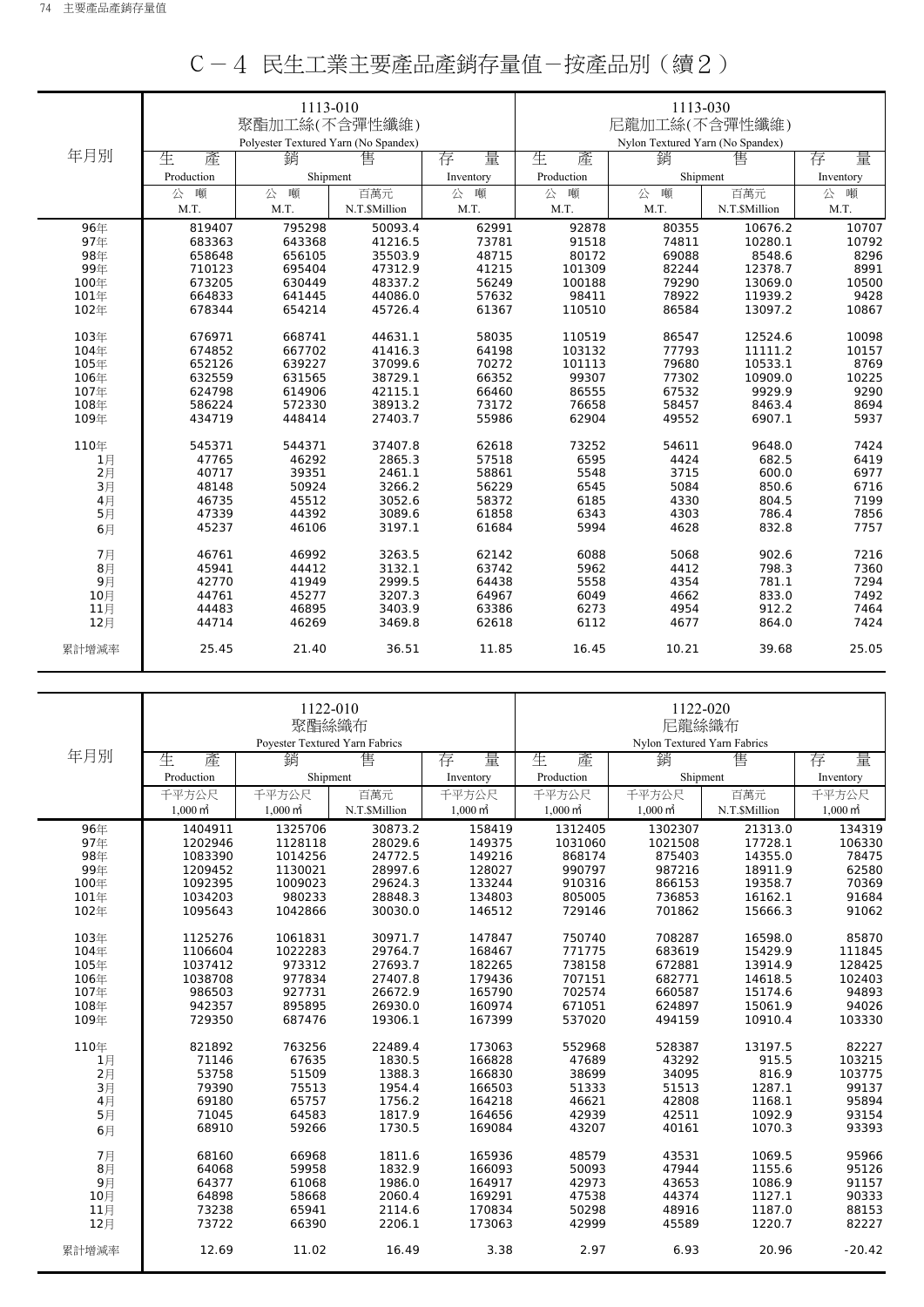|            | 1124-100<br>圓編針織布<br>Circular Knitted Fabrics |               |           |            |             |               |           |            |
|------------|-----------------------------------------------|---------------|-----------|------------|-------------|---------------|-----------|------------|
| 生<br>產     | 銷                                             | 售             | 量<br>存    | 生<br>產     | Cement<br>銷 | 售             | 量<br>存    | Period     |
| Production | Shipment                                      |               | Inventory | Production | Shipment    |               | Inventory |            |
| 公<br>噸     | 噸<br>公                                        | 百萬元           | 公<br>噸    | 噸<br>公     | 公<br>噸      | 百萬元           | 噸<br>公    |            |
| M.T.       | M.T.                                          | N.T.\$Million | M.T.      | M.T.       | M.T.        | N.T.\$Million | M.T.      |            |
| 67469      | 63027                                         | 15067.1       | 4456      | 18957336   | 19086916    | 32127.9       | 445137    | 2007       |
| 65617      | 62739                                         | 15597.2       | 4185      | 17330277   | 17142828    | 31568.5       | 601340    | 2008       |
| 62289      | 55967                                         | 13664.9       | 4129      | 15918474   | 15789412    | 28051.1       | 649470    | 2009       |
| 74689      | 64923                                         | 16208.6       | 4445      | 16300989   | 16656418    | 27980.4       | 507661    | 2010       |
| 73024      | 64824                                         | 17403.8       | 4382      | 16852035   | 17346357    | 30804.3       | 553842    | 2011       |
| 76003      | 65550                                         | 19161.6       | 6099      | 15793591   | 16285744    | 32329.6       | 696116    | 2012       |
| 85413      | 72945                                         | 22437.9       | 6939      | 16575743   | 17191887    | 33308.3       | 462418    | 2013       |
| 84097      | 72555                                         | 23671.6       | 7742      | 14629131   | 15194053    | 31760.5       | 562424    | 2014       |
| 87626      | 74889                                         | 26285.0       | 8015      | 13445066   | 13956876    | 29371.8       | 542069    | 2015       |
| 84852      | 70302                                         | 23923.6       | 9132      | 12126209   | 12590577    | 25699.0       | 612610    | 2016       |
| 84578      | 67617                                         | 20834.4       | 10270     | 10876398   | 11739062    | 23594.4       | 637607    | 2017       |
| 76289      | 67346                                         | 20502.9       | 9376      | 10938847   | 11892678    | 24032.4       | 636591    | 2018       |
| 73572      | 63137                                         | 20458.7       | 9691      | 11270763   | 12351076    | 25332.8       | 606605    | 2019       |
| 60276      | 52426                                         | 16277.5       | 10548     | 11785976   | 12907531    | 25992.8       | 561536    | 2020       |
| 82042      | 70471                                         | 22925.8       | 11933     | 11970278   | 12990717    | 26723.3       | 373632    | 2021       |
| 6320       | 5679                                          | 1784.2        | 10884     | 1137204    | 1243493     | 2490.9        | 569192    | Jan.       |
| 5115       | 4352                                          | 1426.8        | 11126     | 886387     | 886228      | 1714.1        | 608614    | Feb.       |
| 7583       | 6705                                          | 2087.8        | 11295     | 999548     | 1124111     | 2285.8        | 557170    | Mar.       |
| 7097       | 6050                                          | 1950.1        | 11549     | 939921     | 1169694     | 2360.3        | 391467    | Apr.       |
| 6932       | 5986                                          | 1912.0        | 11428     | 1115604    | 1150451     | 2351.6        | 499205    | May        |
| 7394       | 6340                                          | 1957.2        | 11856     | 1069315    | 1098236     | 2178.8        | 617387    |            |
|            |                                               |               |           |            |             |               |           | June       |
| 6486       | 5669                                          | 1930.1        | 11841     | 1092765    | 1075685     | 2181.6        | 718034    | July       |
| 7418       | 5937                                          | 1927.0        | 12223     | 954767     | 1018146     | 2024.8        | 661169    | Aug.       |
| 6698       | 5162                                          | 1659.8        | 13101     | 780672     | 1023871     | 2090.7        | 473341    | Sep.       |
| 6350       | 5984                                          | 2039.0        | 12410     | 928563     | 1010398     | 2149.6        | 428508    | Oct.       |
| 7293       | 6082                                          | 1973.8        | 12403     | 933341     | 1030445     | 2248.9        | 328274    | Nov.       |
| 7356       | 6525                                          | 2278.0        | 11933     | 1132191    | 1159959     | 2646.2        | 373632    | Dec.       |
| 36.11      | 34.42                                         | 40.84         | 13.13     | 1.56       | 0.64        | 2.81          | $-33.46$  | +-% Change |

## C-4 Production, Shipment & Inventory of Food, Textile and Other Industry(Cont. 2)

|            | 2332-010<br>預拌混凝土<br>Ready-Mixed Concrete |               |                          |            | 3321-030<br>隱形眼鏡<br><b>Contact Lenses</b> |               |            |            |
|------------|-------------------------------------------|---------------|--------------------------|------------|-------------------------------------------|---------------|------------|------------|
| 生<br>產     | 銷                                         | 售             | 量<br>存                   | 生<br>產     | 銷                                         | 售             | 存<br>量     | Period     |
| Production | Shipment                                  |               | Inventory                | Production | Shipment                                  |               | Inventory  |            |
| 千立方公尺      | 千立方公尺                                     | 百萬元           | 千立方公尺                    | 片          | 片                                         | 百萬元           | 片          |            |
| 1,000      | 1,000                                     | N.T.\$Million | 1,000                    | Pce        | Pce                                       | N.T.\$Million | Pce        |            |
| 37528      | 38604                                     | 76345.0       | $\sim$                   | 178498460  | 160693235                                 | 2264.9        | 47082304   | 2007       |
| 33889      | 34754                                     | 73836.4       | ÷.                       | 210310573  | 213502227                                 | 2674.4        | 44503486   | 2008       |
| 30594      | 31062                                     | 63189.2       | $\sim$                   | 260576238  | 239195197                                 | 3286.5        | 44066987   | 2009       |
| 38903      | 39597                                     | 69413.4       | $\overline{\phantom{a}}$ | 360920353  | 325675633                                 | 4093.8        | 45056482   | 2010       |
| 42666      | 43491                                     | 72692.3       | ÷                        | 488141976  | 426035844                                 | 4896.1        | 65276292   | 2011       |
| 38790      | 39558                                     | 67658.0       | ÷                        | 605563863  | 593620319                                 | 6031.8        | 42092186   | 2012       |
| 41739      | 42774                                     | 73707.1       | $\sim$                   | 923948751  | 772898739                                 | 7624.8        | 140092985  | 2013       |
| 43383      | 44944                                     | 81271.9       | $\sim$                   | 1054019255 | 877133231                                 | 8742.9        | 244389811  | 2014       |
| 40040      | 41385                                     | 77098.2       | $\sim$                   | 1203437428 | 1006651410                                | 10156.4       | 332363243  | 2015       |
| 34304      | 35327                                     | 64069.6       | ٠                        | 1515572901 | 1155625325                                | 11876.1       | 471497080  | 2016       |
| 35376      | 36261                                     | 62139.2       | $\overline{\phantom{a}}$ | 2020940158 | 1372469921                                | 13808.5       | 795603394  | 2017       |
| 38616      | 39721                                     | 67138.2       | $\overline{\phantom{a}}$ | 2782339033 | 1606510824                                | 15771.8       | 1391892297 | 2018       |
| 40435      | 41573                                     | 77831.9       | ÷                        | 2702800716 | 1690830223                                | 16458.8       | 1981340026 | 2019       |
| 42064      | 43344                                     | 92635.3       | $\overline{\phantom{a}}$ | 2729253584 | 1642953827                                | 14837.8       | 2490132010 | 2020       |
| 42535      | 43729                                     | 102085.4      | $\overline{\phantom{a}}$ | 3414611865 | 1964528530                                | 16256.4       | 3081496525 | 2021       |
| 3971       | 4079                                      | 9264.5        | $\sim$                   | 249927374  | 155945140                                 | 1336.8        | 2531231545 | Jan.       |
| 2654       | 2735                                      | 6258.8        | $\sim$                   | 196995260  | 127187926                                 | 1092.9        | 2555118514 | Feb.       |
| 3947       | 4063                                      | 9333.5        | ÷                        | 260614470  | 157360286                                 | 1387.0        | 2592314512 | Mar.       |
| 3736       | 3846                                      | 8819.5        | ÷                        | 266698428  | 145712153                                 | 1246.4        | 2648195747 | Apr.       |
| 3622       | 3728                                      | 8643.5        | $\sim$                   | 268726386  | 164381132                                 | 1380.2        | 2688932926 | May        |
| 2990       | 3079                                      | 7252.4        | $\overline{\phantom{a}}$ | 289182664  | 167758217                                 | 1348.9        | 2742571644 | June       |
| 3448       | 3553                                      | 8311.1        | $\overline{\phantom{a}}$ | 308172484  | 165548580                                 | 1352.0        | 2808767145 | July       |
| 3070       | 3145                                      | 7491.2        | ÷                        | 328144511  | 180224189                                 | 1437.4        | 2874361489 | Aug.       |
| 3474       | 3559                                      | 8351.1        | $\overline{\phantom{a}}$ | 307139954  | 198866088                                 | 1542.4        | 2899811666 | Sep.       |
| 3552       | 3646                                      | 8599.4        | $\sim$                   | 320147698  | 165178743                                 | 1413.5        | 2972848568 | Oct.       |
| 3935       | 4036                                      | 9583.2        | ÷                        | 316004650  | 181864045                                 | 1459.2        | 3029531146 | Nov.       |
| 4136       | 4260                                      | 10177.3       | $\overline{\phantom{a}}$ | 302857986  | 154502031                                 | 1259.7        | 3081496525 | Dec.       |
| 1.12       | 0.89                                      | 10.20         | $\overline{a}$           | 25.11      | 19.57                                     | 9.56          | 23.75      | +-% Change |